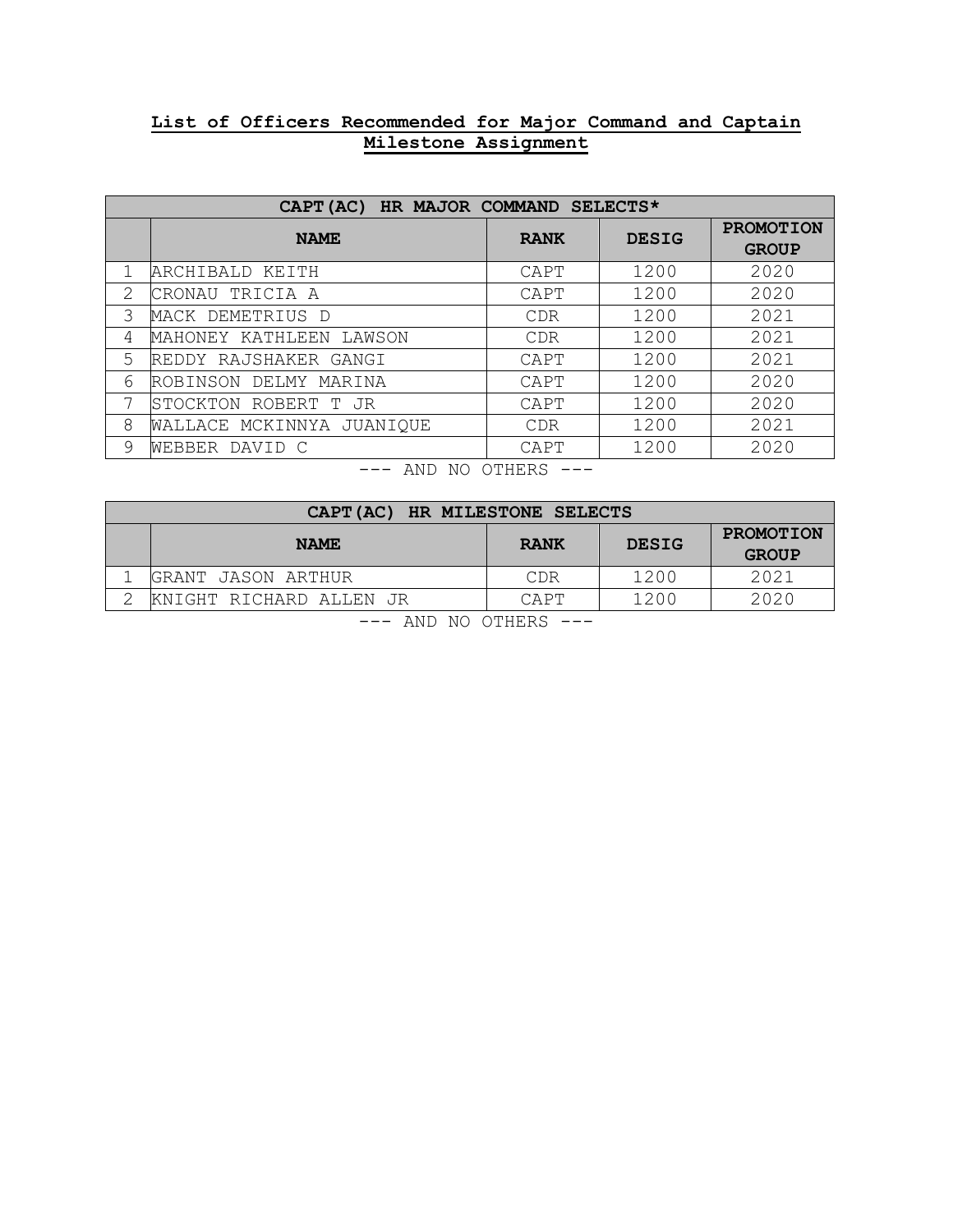## **List of Officers Recommended for Commander Command and Commander Milestone Assignment**

|                    | CDR(AC) HR COMMAND SELECTS*    |             |              |                  |  |
|--------------------|--------------------------------|-------------|--------------|------------------|--|
|                    | <b>NAME</b>                    | <b>RANK</b> | <b>DESIG</b> | <b>PROMOTION</b> |  |
|                    |                                |             |              | <b>GROUP</b>     |  |
| 1                  | BECKER<br>GINA MARIE DIPIERO   | <b>CDR</b>  | 1200         | 2021             |  |
| $\overline{2}$     | BINGHAM EMILY<br>JANICE        | LCDR        | 1200         | 2021             |  |
| 3                  | TESSA MARIE<br>DENARO          | LCDR        | 1200         | 2021             |  |
| 4                  | GENTA MICHAEL J                | LCDR        | 1200         | 2021             |  |
| 5                  | GERLA ANDREW C                 | LCDR        | 1200         | 2021             |  |
| 6                  | GOLLIDAY JAMES<br>$\Box$       | LCDR        | 1200         | 2021             |  |
| 7                  | HENTZ<br>PATRICE R             | <b>CDR</b>  | 1200         | 2021             |  |
| 8                  | HOGAN<br>SHAINA MARIE          | LCDR        | 1200         | 2021             |  |
| 9                  | KOCIS<br>NATHALIE<br>CHRISTINA | <b>CDR</b>  | 1200         | 2019             |  |
| 10                 | LOPEZ<br>IAN MANUEL B          | LCDR        | 1200         | 2021             |  |
| 11                 | NELSON<br>DANIEL AARON         | <b>CDR</b>  | 1200         | 2020             |  |
| 12                 | POPSON<br>LACEY MICHELE        | <b>CDR</b>  | 1200         | 2020             |  |
| 13                 | PATRICK MICHAEL<br>SALUKE      | <b>CDR</b>  | 1200         | 2020             |  |
| 14                 | KRISTIN M<br>SHEPHERD          | <b>CDR</b>  | 1200         | 2021             |  |
| 15                 | TEAGUE<br>KAREN<br>JOY         | LCDR        | 1200         | 2021             |  |
| 16                 | VELLUCCI GIULIANA M            | LCDR        | 1200         | 2021             |  |
| 17                 | ZACK ANNE LAUREN               | <b>CDR</b>  | 1200         | 2021             |  |
| מסים וחים מזו חזות |                                |             |              |                  |  |

## - AND NO OTHERS

| CDR (FTS) HR COMMAND SELECTS |                      |             |              |                           |
|------------------------------|----------------------|-------------|--------------|---------------------------|
|                              | <b>NAME</b>          | <b>RANK</b> | <b>DESIG</b> | PROMOTION<br><b>GROUP</b> |
|                              | GROSE JASON R        | <b>CDR</b>  | 1207         | 2020                      |
| ⌒                            | PENDLETON ADAM KEITH | CDR         | 1207         | 2019                      |
|                              | SHERMAN KEVIN JOHN   | LCDR        | 1207         | 2021                      |
| $\overline{\phantom{a}}$     |                      |             |              |                           |

--- AND NO OTHERS ---

| CDR(AC) HR MILESTONE SELECTS |                           |             |              |                                  |
|------------------------------|---------------------------|-------------|--------------|----------------------------------|
|                              | <b>NAME</b>               | <b>RANK</b> | <b>DESIG</b> | <b>PROMOTION</b><br><b>GROUP</b> |
|                              | FELIX JOSEPH SAMUEL       | LCDR        | 1200         | 2021                             |
| 2                            | FRIAS DANIEL EVERARDO     | LCDR        | 1200         | 2021                             |
|                              | GATES ANDREW ROBERT       | LCDR        | 1200         | 2021                             |
| 4                            | GRAYSON ALEXANDRA M       | LCDR        | 1200         | 2021                             |
|                              | RYAN JONATHAN CHRISTOPHER | LCDR        | 1200         | 2021                             |
| $\overline{\phantom{a}}$     |                           |             |              |                                  |

--- AND NO OTHERS ---